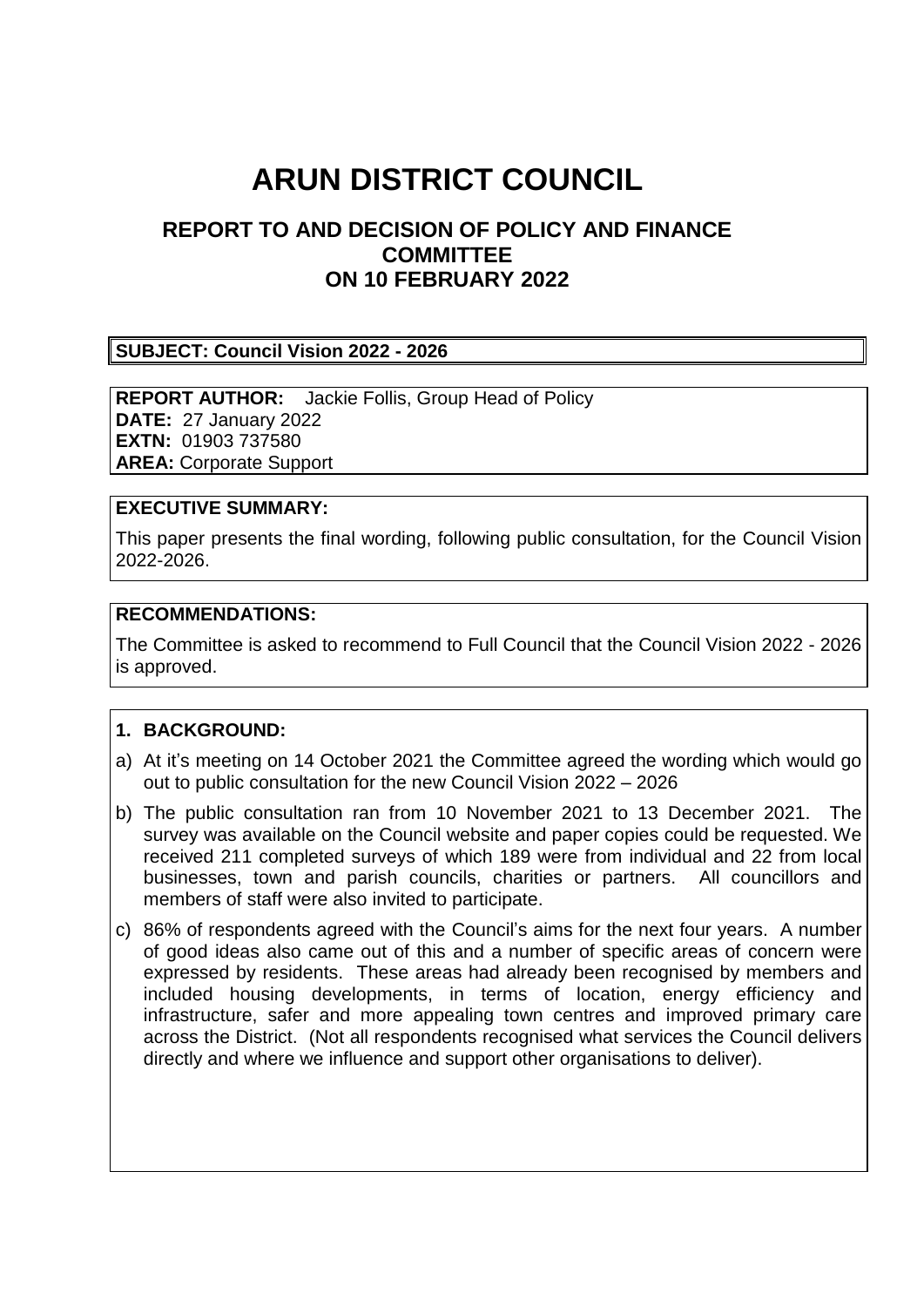- d) The comments received have enabled us to change some of the original wording in a number of ways which make our statements easier to understand, more proactive and focused and more realistic. Appendix 1 sets out the final wording for the Council Vision 2022-2026. Assuming this is supported by the Policy and Finance Committee it will go to Full Council on 7 March 2022 for approval and then be published.
- e) Currently work is taking place to clarify the corporate performance measures which form the Corporate Plan which will sit alongside the Council Vision and these will go to the committees and Full Council in due course.

### **2. PROPOSAL(S):**

To agree the wording for the Council Vision 2022-2026, following the public consultation which took place in November/December 2021.

### **3. OPTIONS:**

.

- a) To agree the Council Vision which sets out our overall direction for the Council for 2022 – 2026 and recommend acceptance to Full Council.
- **b)** To not agree the proposed Council Vision and continue with the existing priorities for the Council

| <b>CONSULTATION:</b><br>4.                                                                                                                                                                                                                                                                                                                                                                                                                                             |            |           |
|------------------------------------------------------------------------------------------------------------------------------------------------------------------------------------------------------------------------------------------------------------------------------------------------------------------------------------------------------------------------------------------------------------------------------------------------------------------------|------------|-----------|
| Has consultation been undertaken with:                                                                                                                                                                                                                                                                                                                                                                                                                                 | <b>YES</b> | <b>NO</b> |
| <b>Relevant Town/Parish Council</b>                                                                                                                                                                                                                                                                                                                                                                                                                                    | $\sqrt{ }$ |           |
| <b>Relevant District Ward Councillors</b>                                                                                                                                                                                                                                                                                                                                                                                                                              | $\sqrt{ }$ |           |
| groups/persons (please<br>specify)<br>Other<br>The public consultation was sent to key partners<br>(including town and parish councils) and made<br>available to all other individuals and organisations who<br>wished to make a response between 10 November and<br>13 December 2021. Alll ADC councillors were given<br>the opportunity to participate in workshops and were<br>encouraged to look review the final wording during the<br>public consultation period | $\sqrt{ }$ |           |
| ARE THERE ANY IMPLICATIONS IN RELATION TO<br>5.<br>THE FOLLOWING COUNCIL POLICIES:<br>(Explain in more detail at 6 below)                                                                                                                                                                                                                                                                                                                                              | <b>YES</b> | <b>NO</b> |
| Financial                                                                                                                                                                                                                                                                                                                                                                                                                                                              | $\sqrt{ }$ |           |
| Legal                                                                                                                                                                                                                                                                                                                                                                                                                                                                  | $\sqrt{ }$ |           |
| Human Rights/Equality Impact Assessment                                                                                                                                                                                                                                                                                                                                                                                                                                | $\sqrt{ }$ |           |
| Community Safety including Section 17 of Crime &<br><b>Disorder Act</b>                                                                                                                                                                                                                                                                                                                                                                                                | $\sqrt{ }$ |           |
| Sustainability                                                                                                                                                                                                                                                                                                                                                                                                                                                         | $\sqrt{ }$ |           |